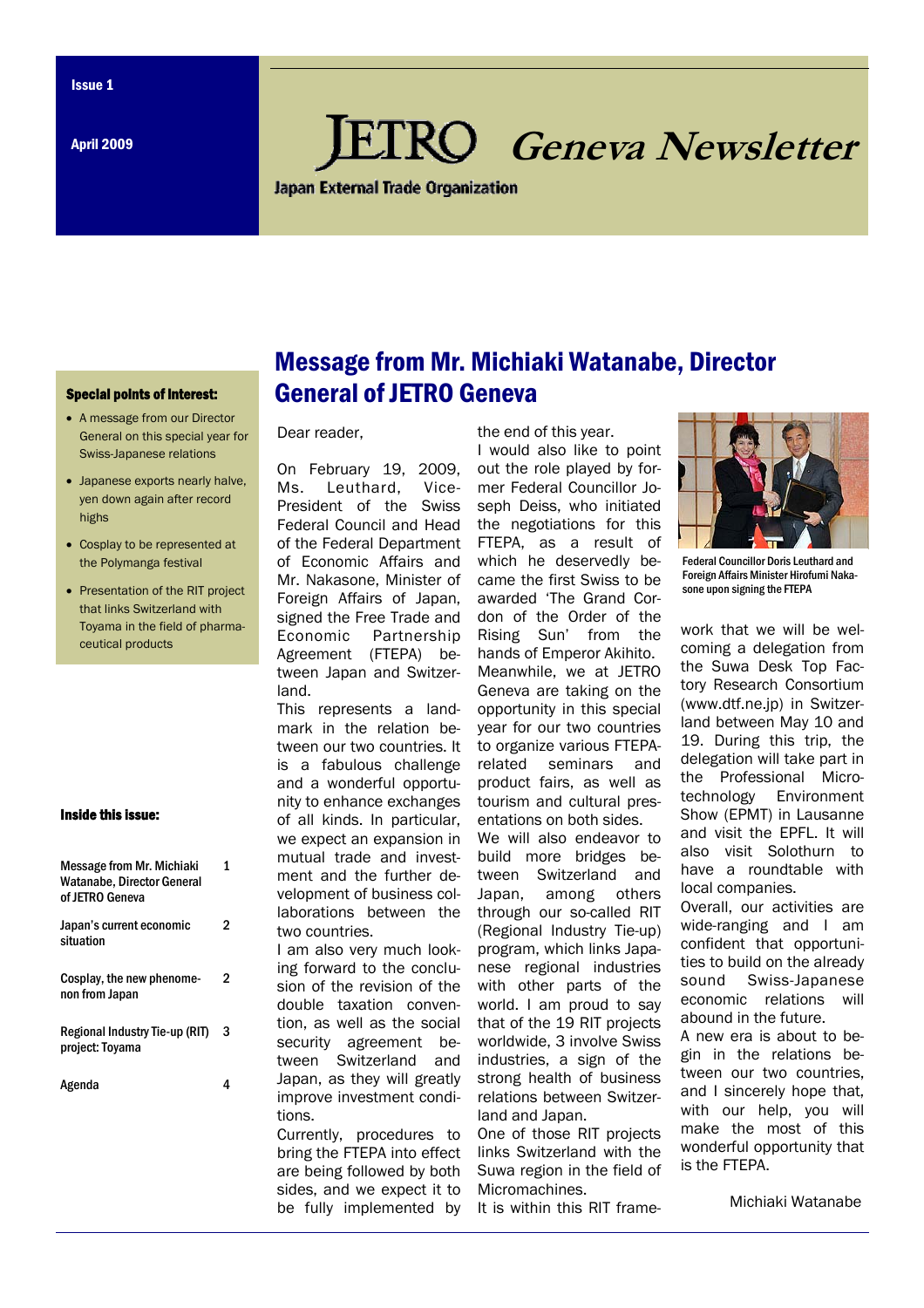

## Japan's current economic situation

The Japanese economy suffered another fresh blow when it was announced that exports fell 49.4% year-on-year in February, following a 45.7% fall in January, further highlighting the profound impact on Japanese manufacturers of falling demand abroad. Exports to the US and Europe were again particularly affected, with respective falls of 58.4% and 54.7%.

More surprisingly, imports also fell much more than expected, dropping 43% year-on-year in February, leading to the first trade surplus in five months. However, exporters might find solace in the weakening yen, which has gone down to ¥98.2 against the dollar on March 26 after having hit record highs in December and January.

The Nikkei 225 Index has also recovered well after having hit a 26-year low on March 10 at 7,021.28, having since shot up 20% to reach 8,383.99 on March 26, as optimism that the worst of the financial turmoil may be behind hit the markets.

Meanwhile, industrial production fell a record 10% month-on-month in January, while corporate bankruptcies rose 10.4 % yearon-year in February, the ninth straight increase.

## Cosplay, the new phenomenon from Japan

Japan the country of cars and electronics, but also the country of cartoons, videogames and mangas. Japanese mangas and videogames are very popular around the world, particularly among teenagers and unsurprisingly, this passion has its own festival in Switzerland.

Indeed, for the fifth year, the "Polymanga" festival will be held in the French part of Switzerland. During this event people can approach the Japanese culture through calligraphy, tea ceremony, karaoke…. Nevertheless, the main point of this event is not to show the conventional Japanese culture but to show the Japanese subculture through the discovery of manga as well as

cosplay. Everybody knows about mangas but people hardly

know about cosplay. So what is it? And why is it so popular among teenagers and young adults? The word Cosplay is a contraction where 'cos' stands for costume. In Japan cosplay is part of the Japanese subculture. Each year, cosplayers and manga fans attend the Comiket event, a huge festival that attracted 550,000 participants in 2008.

Cosplayers form a subculture centered on wearing costumes and reenacting scenes or inventing behavior inspired by their characters. Characters are usually sourced in various Japanese manga, anime, and videogames. In Switzerland, unlike in Japan, the cosplayers use almost exclusively hand-made costumes. Cosplay, which is usually performed by young people aged 12 to

25, is a widespread activity in anime and manga conventions. It is a mix of imagination, creation and imitation. If you ask cosplayers "Why do you cosplay?", the answer would probably be "To have fun!"

But let's insist on the fact that cosplay is not just about dressing like a manga character, it is also about playing its role and creating the costumes. It is, in fact, a real art, and one which is very impressive as well!

So if you want to see cosplay, you can go to the Polymanga festival (www. polymanga.ch) that will be held from April 11 to 13 in Lausanne.

More than 12,000 people visited Polymanga last year and the number of visitors keeps increasing since its creation in 2005.



Cosplay, an art that is attracting more and more Europeans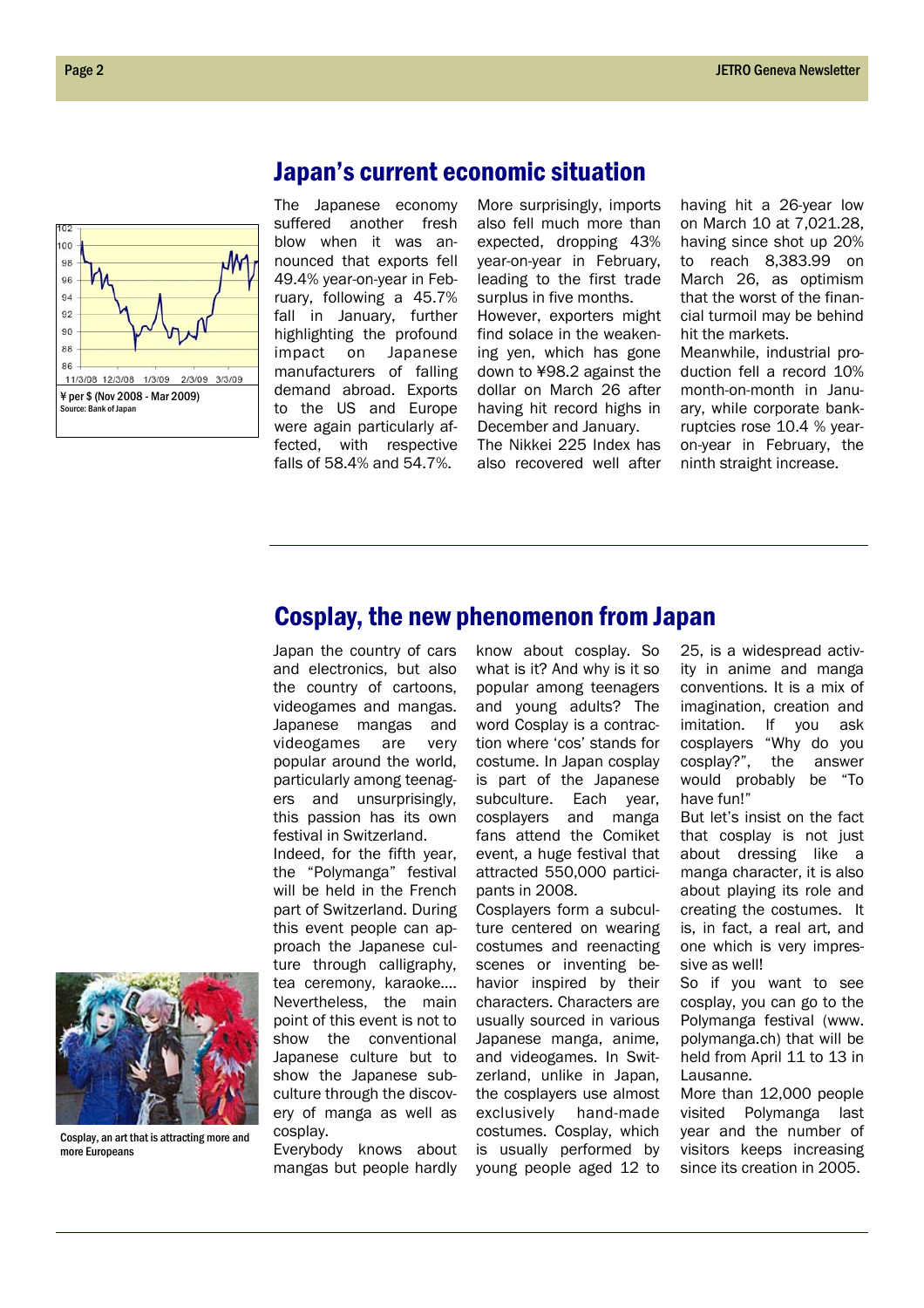In order to boost foreign investment into Japan's lesser-known regions, JETRO has set up the Regional Industry Tie-up program, or RIT, which promotes two-way industrial exchange and collaboration between regions in Japan and other countries. The aim is to facilitate region-to-region partnerships that lead to the creation of new industries and stimulate business in participating regions. The program offers a perfect opportunity for foreign regions interested in part-



nering with Japan but lack the resources or network to make such connections. JETRO utilizes its wide network in Japan and overseas to help create and maximize the success of such partnerships.

One of those RIT projects is the one between Switzerland and Japan's Toyama Prefecture in the field of pharmaceutical products. Located near the center of Japan on the coast of the Sea of Japan, Toyama has a pharmaceutical history that extends more than 300 years and offers one of the most developed pharmaceutical industry clusters in Japan. Centered on universities and their relations with local testing and research institutions, companies and government bodies, the prefecture's industrial potential, developed over the years with Japanese, Chinese and Western medicine, is being put to use in building Toyama's research functions and industrial concentration in biotech-related industries. With this RIT project, Toyama aims to collaborate and commercialize new products by combining the power of Western medicine with herbal medicine

and drug formulations of Japanese and Chinese medicine through industrygovernment-academia exchange with Switzerland, especially Basel's unique pharmaceutical cluster. Within the framework of this RIT project, JETRO Geneva invited two Swiss pharmaceutical companies to Toyama last Febru-

They visited five local companies and one institute and took part in a business seminar organized by JETRO Toyama and the Toyama Pharmaceutical Association. It was so successful that more than 50 people came to partici-

ary.

pate in this local pharmaceutical seminar entitled 'The Technology of Drug Products' to listen to the Swiss firms' presentations and attend a networking session.

In addition, since both business meetings with Japanese companies went well over there, we hope that business agreements will be reached in the near future. Besides company visits, the small delegation also visited a 350 year-old drug wholesale museum in Toyama. This experience enabled everyone to



understand how Toyama's traditional pharmaceutical industry grew to become a major player in Japan.

If you are interested in doing business with Toyama's pharmaceutical companies, please inform us. There are about 200 pharmaceutical firms in the Toyama region, with an annual production reaching ¥441.7 billion (CHF 5.34 billion).

They have been seeking Swiss partners with whom they can produce drugs in Japan.

Please contact us if you need more information. Contact person: Ms. Miho Kondo:

mkondo@jetroge.ch



The Swiss delegation visiting the drug wholesale museum along people from JETRO Toyama and JETRO Geneva



A seminar on 'The Technology of Drug Products' was organized for the visit of the Swiss delegation